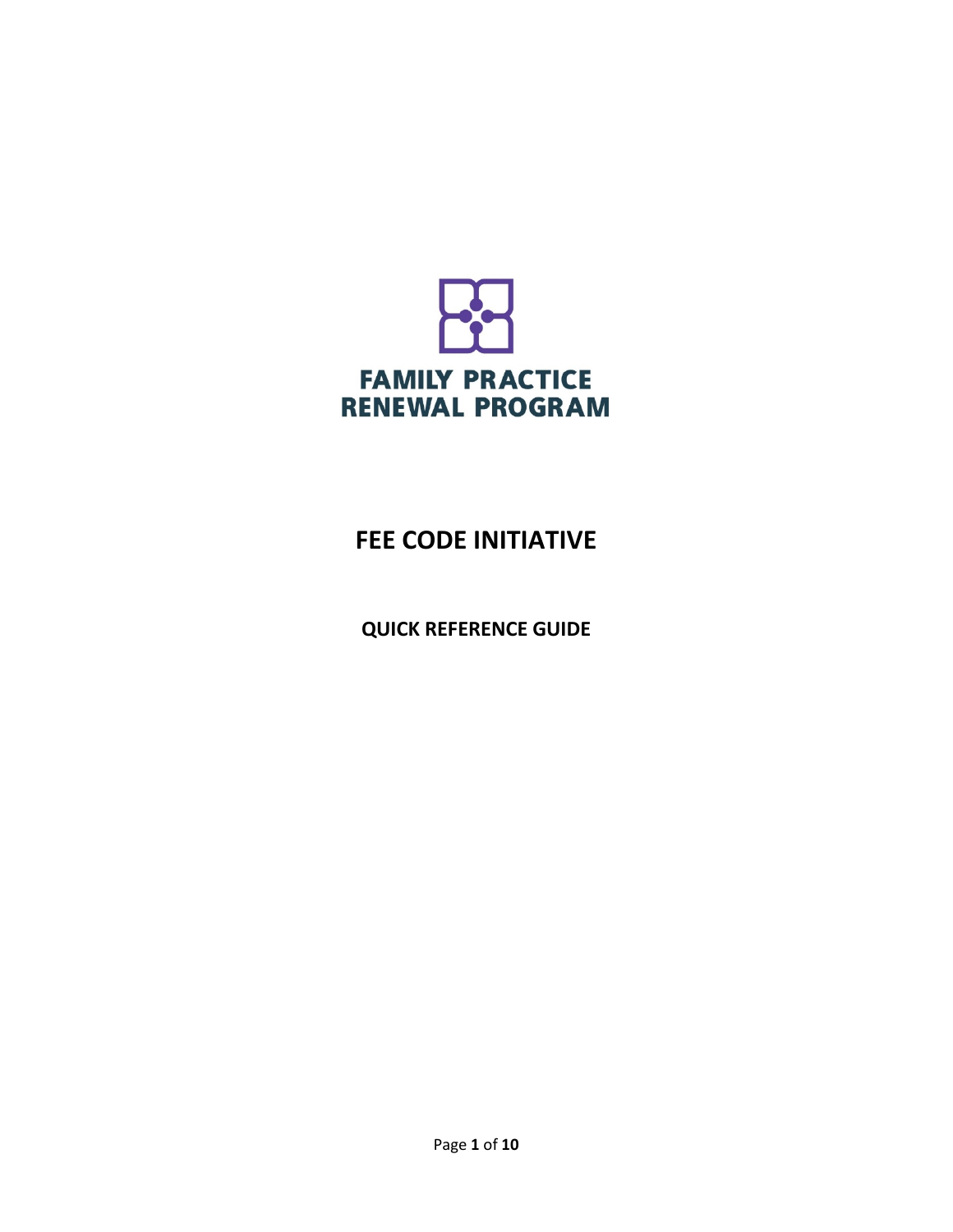## **TABLE OF CONTENTS**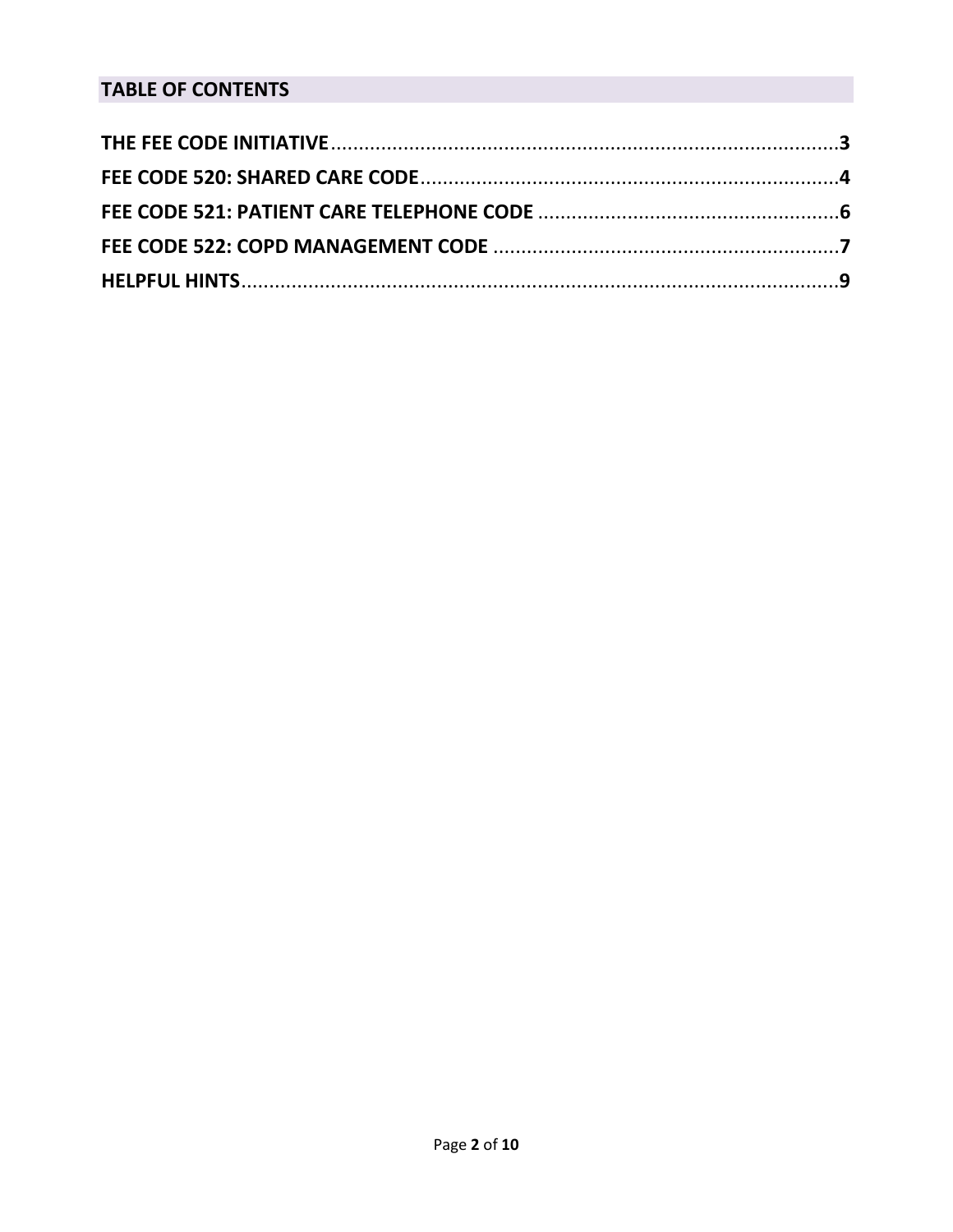## **THE FEE CODE INITIATIVE**

The intent of the Fee Code Initiative is to enhance the current fee-for-service schedule through the introduction of new codes designed to achieve the following goals:

- Improved comprehensive care for patients.
- Improved access to appropriate patient care.
- Increased coordination and collaboration between family physicians and other primary health care providers.
- Improved health outcomes, particularly among high-needs populations and those living with chronic disease(s).
- Improved recruitment and retention of family physicians.
- Improved patient-physician longitudinal attachment, particularly for those living with chronic disease(s).

The program's first codes provide participating physicians with compensation for collaborative team-based care, conferencing with other health care providers on patient care and providing care to a patient by telephone.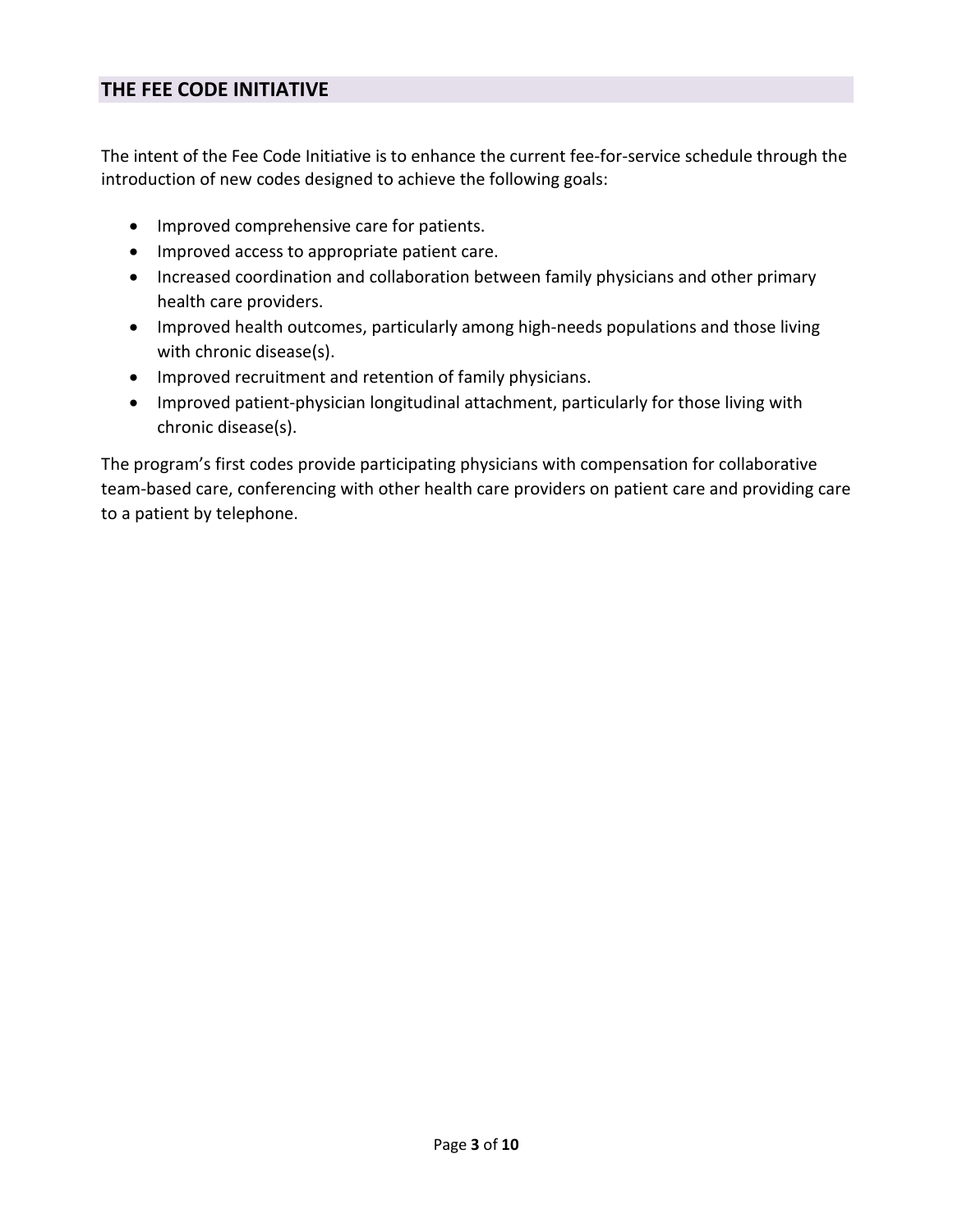| <b>FEE</b><br><b>CODE</b> | <b>FEE CODE</b><br><b>NAME</b>    | <b>DESCRIPTION</b>                                                                                                                                                                                                                                                                                                                                                                                                                                                                                                                                                                                                                                                                                                                                                                                                                                                                                                                                                                                                                                                                                                                                                                                                                                                                                                                                                                                                                                                                                                                                                                                                                                                                                                                                                                       |
|---------------------------|-----------------------------------|------------------------------------------------------------------------------------------------------------------------------------------------------------------------------------------------------------------------------------------------------------------------------------------------------------------------------------------------------------------------------------------------------------------------------------------------------------------------------------------------------------------------------------------------------------------------------------------------------------------------------------------------------------------------------------------------------------------------------------------------------------------------------------------------------------------------------------------------------------------------------------------------------------------------------------------------------------------------------------------------------------------------------------------------------------------------------------------------------------------------------------------------------------------------------------------------------------------------------------------------------------------------------------------------------------------------------------------------------------------------------------------------------------------------------------------------------------------------------------------------------------------------------------------------------------------------------------------------------------------------------------------------------------------------------------------------------------------------------------------------------------------------------------------|
| 520                       | <b>SHARED CARE</b><br><b>CODE</b> | Payable to fee-for-service family physicians for two-way<br>$\bullet$<br>collaborative conferencing, either by telephone or in person,<br>between the family physician and at least one other primary<br>health care provider, excluding other family physicians and<br>specialists. The conferencing provider must be a licensed or<br>regulated primary care professional in the province of NL.<br>Examples include:<br>- Licensed Practical Nurses<br>- Registered Nurses<br>- Nurse Practitioners<br>- Psychologists<br>- Social Workers<br>- Licensed Therapists and Counsellors<br>- Registered Dieticians<br>- Physiotherapists<br>- Occupational Therapists<br>- Pharmacists<br>- Audiologists<br>- Respiratory Therapists<br>- Speech-Language Pathologists<br>Conferencing cannot be delegated.<br>٠<br>Participation of the patient is not required for the code to be<br>billed.<br>If the patient is present, the conference is payable at \$30 per<br>15 minutes (i.e. one unit), in addition to the normal visit fee.<br>If the patient is not present, the conference is payable at \$30<br>per the greater part of 15 min (e.g. after 8 minutes of visit<br>time).<br>The fee is payable on the same calendar day as a visit.<br>Conferences are payable to a maximum of 2 units per patient<br>per day.<br>Conferences are payable to a maximum of 100 units per<br>physician annually.<br>The care plan must be recorded in the patient's chart and<br>must include:<br>Patient's name<br>Date(s) and time(s) of service<br>Diagnosis<br>Reason for need of clinical action plan<br>Health Care Providers with whom the physician conferred<br>and their role in the provision of care<br>Clinical plan determined (including tests ordered and/or<br>$\blacksquare$ |
|                           |                                   | administered)                                                                                                                                                                                                                                                                                                                                                                                                                                                                                                                                                                                                                                                                                                                                                                                                                                                                                                                                                                                                                                                                                                                                                                                                                                                                                                                                                                                                                                                                                                                                                                                                                                                                                                                                                                            |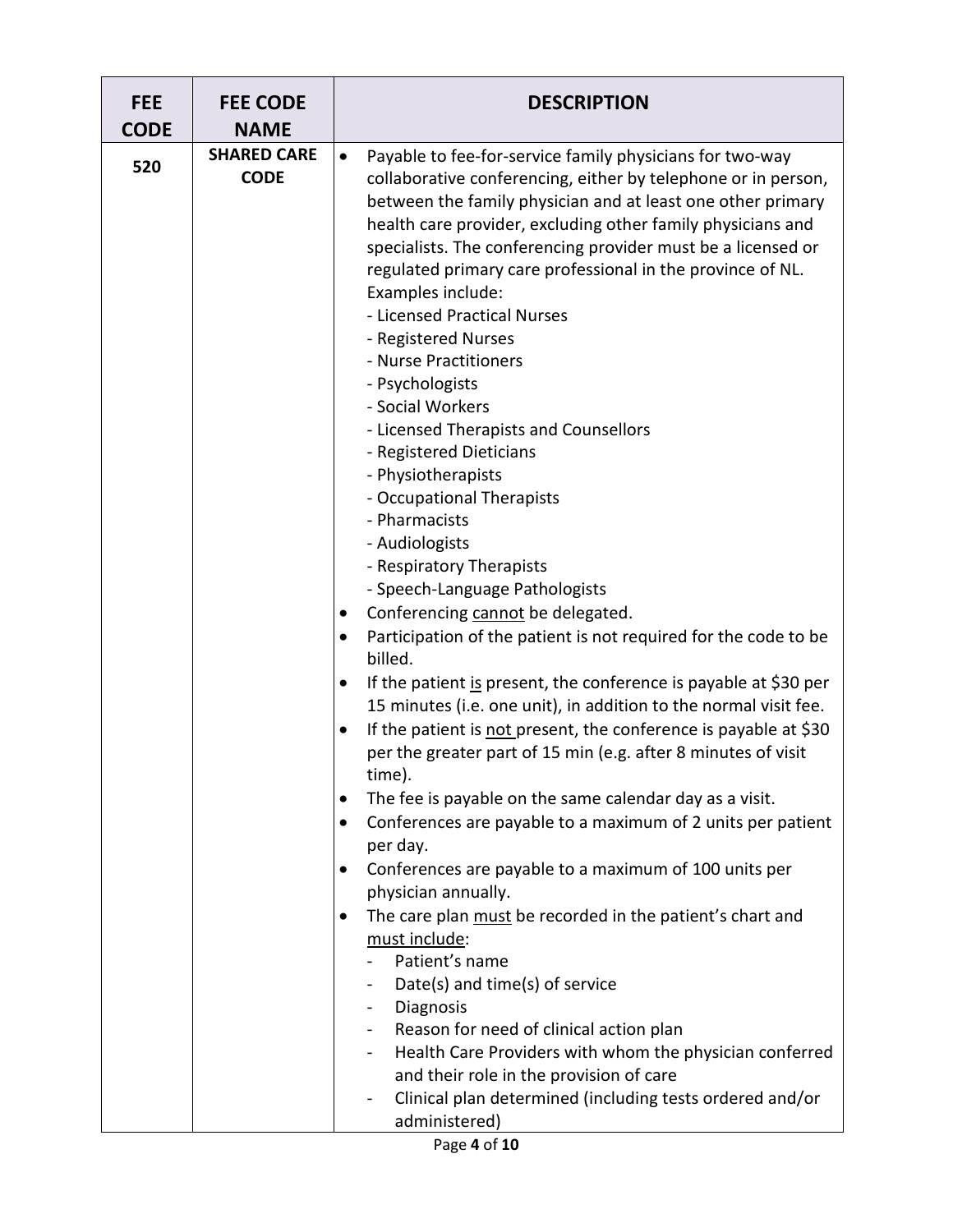| This fee is not payable for situations where the purpose of<br>the conference is to:                              |
|-------------------------------------------------------------------------------------------------------------------|
| Book an appointment                                                                                               |
| Arrange for expedited consultation or procedure                                                                   |
| Arrange for laboratory or diagnostic investigations                                                               |
| Arrange a hospital or long term care bed for a patient                                                            |
| Provide notification of services performed                                                                        |
| The conference must:                                                                                              |
| Be pertinent to the treatment of the patient's current<br>condition                                               |
| Involve two-way collaboration to determine an<br>appropriate care plan for the patient                            |
| If multiple patients are discussed, the billings shall be for<br>consecutive, non-overlapping time periods.       |
| The payment is made to the family physician regardless of<br>who initiates the consultation.                      |
| The fee is not payable to physicians who are working under<br>salary, service contract or sessional arrangements. |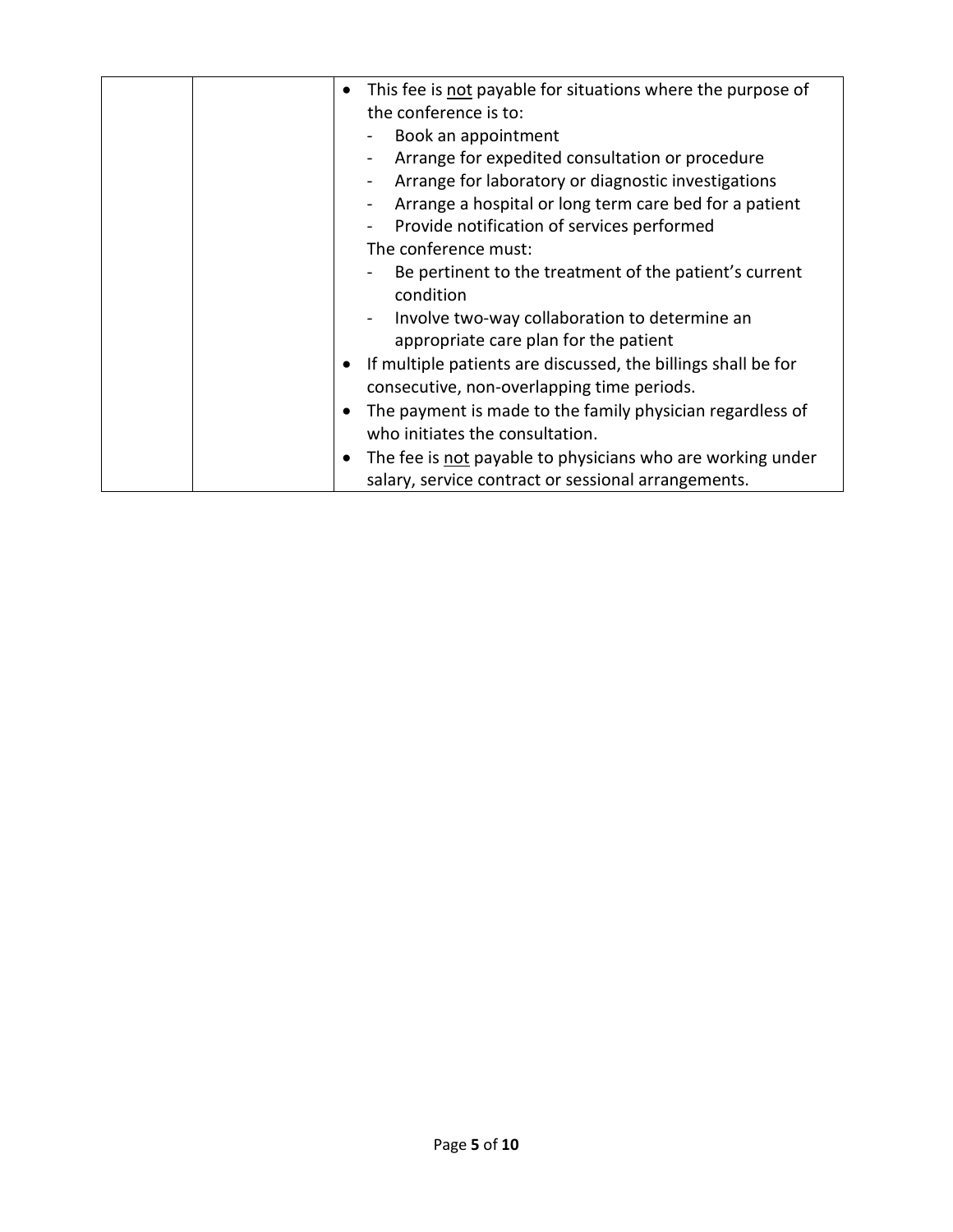| <b>FEE</b><br><b>CODE</b> | <b>FEE CODE</b><br><b>NAME</b>                         | <b>DESCRIPTION</b>                                                                                                                                                                                                                                                                                                                                                                                                                                                                                                                                                                                                                                                                                                                                                                                                                                                                                                                                                                                                                                                                                                                                                                                                                                                                                                                                                                                                                                                                                                                                                                                                                                                                                                                                                                                                   |
|---------------------------|--------------------------------------------------------|----------------------------------------------------------------------------------------------------------------------------------------------------------------------------------------------------------------------------------------------------------------------------------------------------------------------------------------------------------------------------------------------------------------------------------------------------------------------------------------------------------------------------------------------------------------------------------------------------------------------------------------------------------------------------------------------------------------------------------------------------------------------------------------------------------------------------------------------------------------------------------------------------------------------------------------------------------------------------------------------------------------------------------------------------------------------------------------------------------------------------------------------------------------------------------------------------------------------------------------------------------------------------------------------------------------------------------------------------------------------------------------------------------------------------------------------------------------------------------------------------------------------------------------------------------------------------------------------------------------------------------------------------------------------------------------------------------------------------------------------------------------------------------------------------------------------|
| 521                       | <b>PATIENT CARE</b><br><b>TELEPHONE</b><br><b>CODE</b> | Payable to fee-for-service family physicians for two-way telephone<br>$\bullet$<br>communication between the physician (or other primary health<br>care provider employed within the physician's office) and the<br>patient (or the patient's medical representative). The primary<br>healthcare provider employed within the physician's office would<br>need to be one of the following:<br>- Licensed Practical Nurses<br>- Registered Nurses<br>- Nurse Practitioners<br>- Psychologists<br>- Social Workers<br>- Licensed Therapists and Counsellors<br>- Registered Dieticians<br>- Physiotherapists<br>- Occupational Therapists<br>- Pharmacists<br>- Audiologists<br>- Respiratory Therapists<br>- Speech-Language Pathologists<br>This code is not tied to a specific condition.<br>$\bullet$<br>Can be used at the discretion of the family physician for any patient<br>$\bullet$<br>for whom he/she is the designated primary care physician.<br>Telephone call is payable at \$10 per 5 minutes (i.e. one unit).<br>$\bullet$<br>Calls are payable for 4 units per patient per day.<br>٠<br>Calls are payable to a maximum of 225 units per physician annually.<br>$\bullet$<br>Chart entry must record:<br>$\bullet$<br>Name of the person who communicated with the patient or<br>patient's medical representative.<br>Elements of the care discussed.<br>The fee is payable on the same calendar day as a visit for a separate<br>٠<br>interaction with the patient (i.e. can be billed on the same day as an<br>office visit with the patient).<br>Not payable for:<br>Simple prescription renewals<br>Notification of normal test results<br>Notification of office, referral, or other appointments<br>The payment is made to the family physician regardless of who<br>٠<br>initiates the call. |
|                           |                                                        | Not payable to physicians who are working under salary, service<br>٠<br>contract or sessional arrangements.                                                                                                                                                                                                                                                                                                                                                                                                                                                                                                                                                                                                                                                                                                                                                                                                                                                                                                                                                                                                                                                                                                                                                                                                                                                                                                                                                                                                                                                                                                                                                                                                                                                                                                          |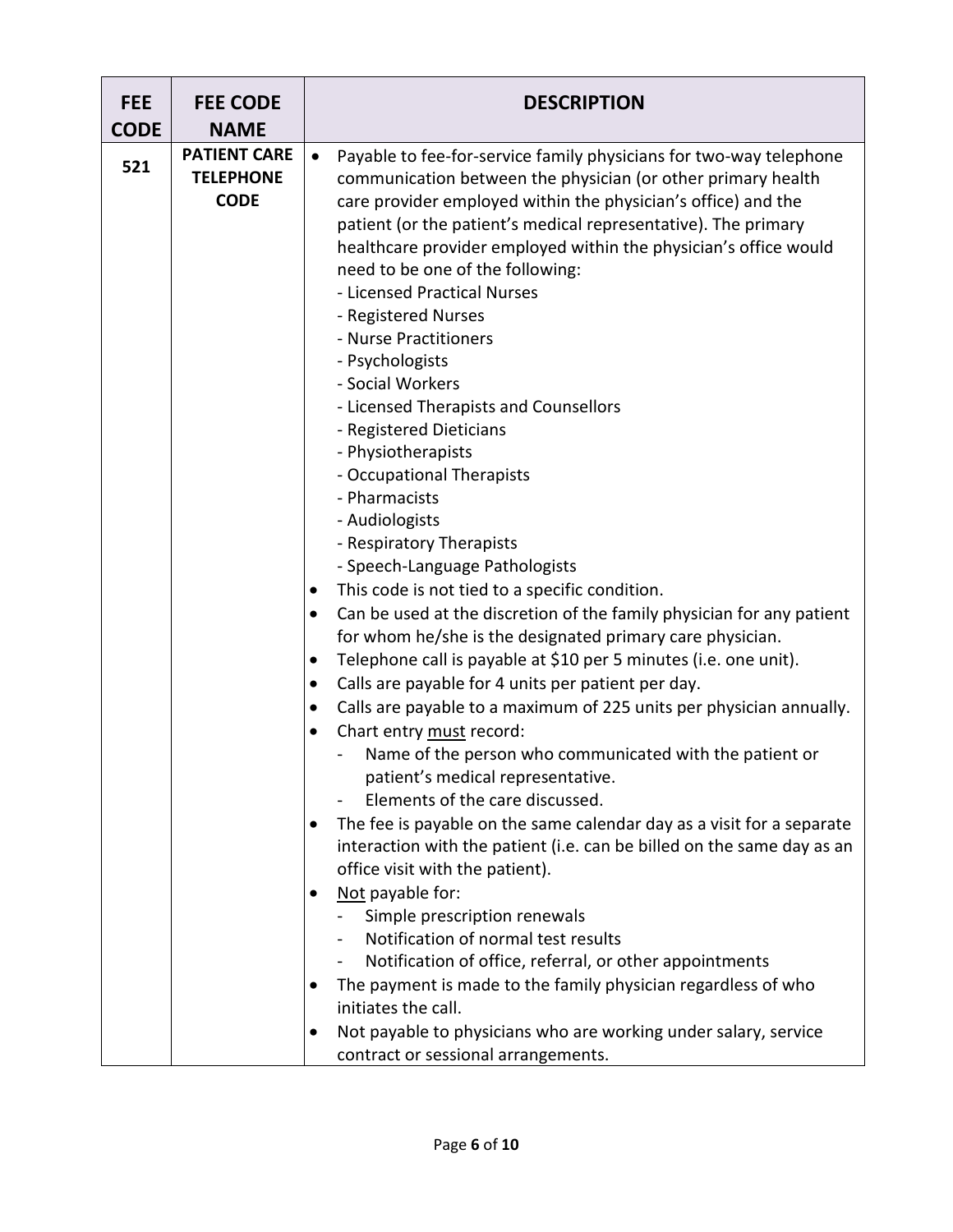| <b>FEE</b><br><b>CODE</b> | <b>FEE CODE</b><br><b>NAME</b>                  | <b>DESCRIPTION</b>                                                                                                                                                                                                                                                                                                                                                                                                                                                                                                                                                                                                                                                |  |  |  |  |  |  |
|---------------------------|-------------------------------------------------|-------------------------------------------------------------------------------------------------------------------------------------------------------------------------------------------------------------------------------------------------------------------------------------------------------------------------------------------------------------------------------------------------------------------------------------------------------------------------------------------------------------------------------------------------------------------------------------------------------------------------------------------------------------------|--|--|--|--|--|--|
| 522                       | <b>COPD</b><br><b>MANAGEMENT</b><br><b>CODE</b> | 50.00<br>This code is an add-on to an office or hospital outpatient partial<br>assessment or to a chronic disease management visit. This code is also<br>payable as an add-on to the following visits which occur in a home or<br>DHCS long term care facility: 210, 246a, 252, 285, 286a, 292. It is<br>payable to the family physician who is most responsible for the<br>majority of the patient's longitudinal care. Documentation of this<br>service is based on the COPD Patient Care Visit Template for<br>documenting guideline-informed care. Please see<br>http://familypracticerenewalnl.ca/fee-code-initiative/resources/<br>for further information. |  |  |  |  |  |  |
|                           |                                                 | Minimum requirements for the type of visit billed above in<br>1.<br>association with fee code 522 as set out in the General<br>Preamble must be met. For example, if you are billing chronic<br>disease management with fee code 522, please refer to<br>preamble section 7.6 for billing requirements.<br>2. The diagnostic code submitted on the claim for the applicable<br>visit as well as for fee code 522 must be one of the "Chronic<br>Obstructive Lung Disease" ICD-9 diagnostic codes 491, 492,<br>494, or 496.<br>3. Fee code 522 can only be billed to a maximum of two billings                                                                     |  |  |  |  |  |  |
|                           |                                                 | per patient for a maximum of eighty patients per physician per<br>billing year.<br>Minimum medical record requirements-COPD Patient Care<br>4.<br>Visit Template:<br>For all billings:                                                                                                                                                                                                                                                                                                                                                                                                                                                                            |  |  |  |  |  |  |
|                           |                                                 | • Completed date, name, and MCP number.<br>• Completion of the "Spirometry" section,<br>indicating:<br>a) the COPD diagnosis has been confirmed<br>by a post-bronchodilator FEV <sub>1</sub> /FVC ratio<br>of $< 0.7$ ; OR                                                                                                                                                                                                                                                                                                                                                                                                                                        |  |  |  |  |  |  |
|                           |                                                 | b) a medical reason why the patient is<br>unable to perform spirometry.<br>For example, acceptable medical reasons<br>why a patient may not be able to<br>perform spirometry include anxiety or<br>active tuberculosis,<br>etc.; OR                                                                                                                                                                                                                                                                                                                                                                                                                               |  |  |  |  |  |  |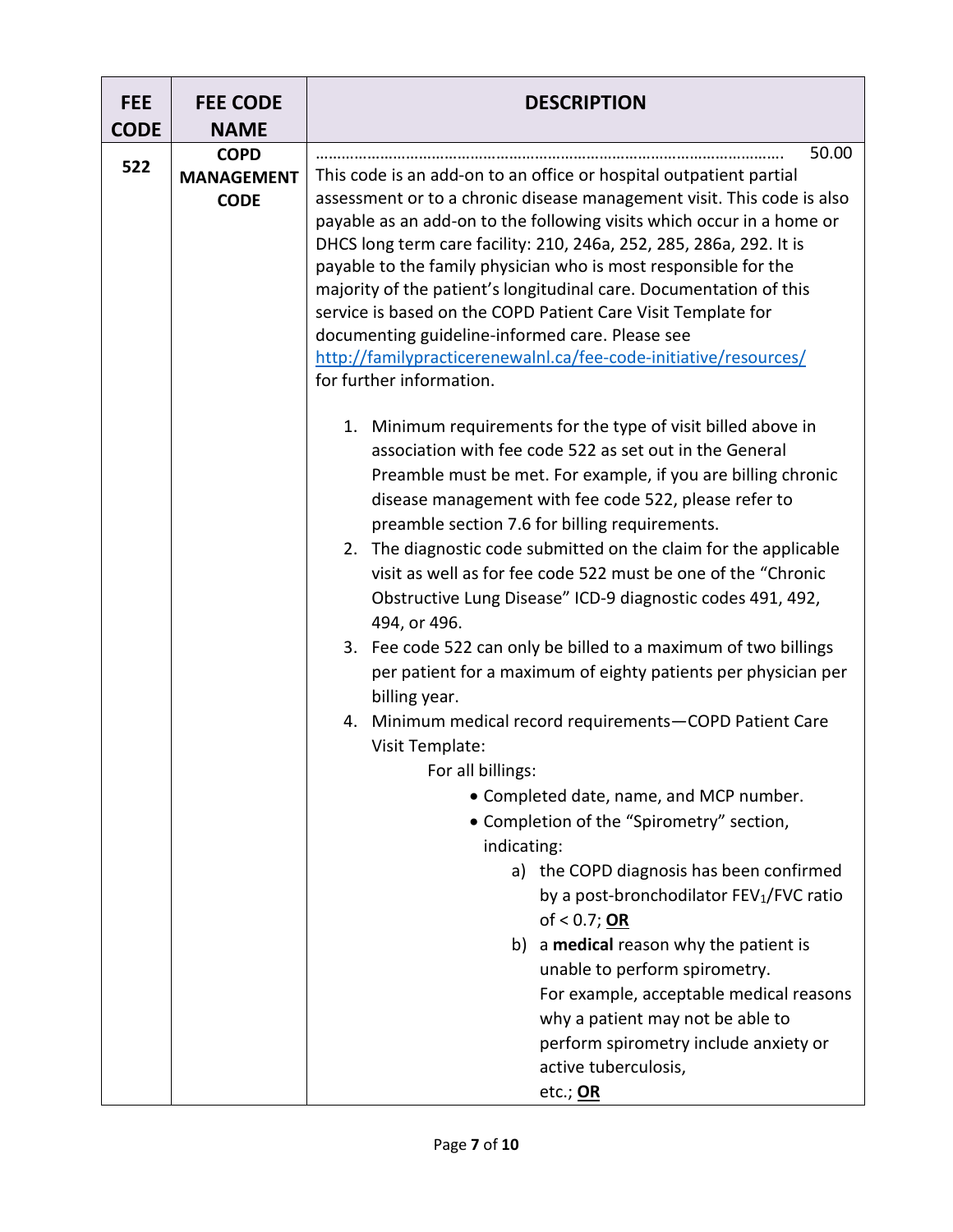| spirometry has been ordered. Please<br>C)<br>note that if this option is<br>chosen, it is only valid for the first two<br>billings of fee code 522.<br>For the third billing, one of a) or b) above<br>must be satisfied for billing<br>to proceed.<br>• Completion of the "Exacerbations" section.       |
|-----------------------------------------------------------------------------------------------------------------------------------------------------------------------------------------------------------------------------------------------------------------------------------------------------------|
| Med Access EMR Users: click here for an instructional<br>document and here for an instructional video on accessing and<br>using the patient care visit template.<br>Non-Med Access EMR Users (i.e. other EMRs, paper-based<br>clinics): click here to access a downloadable PDF of the visit<br>template. |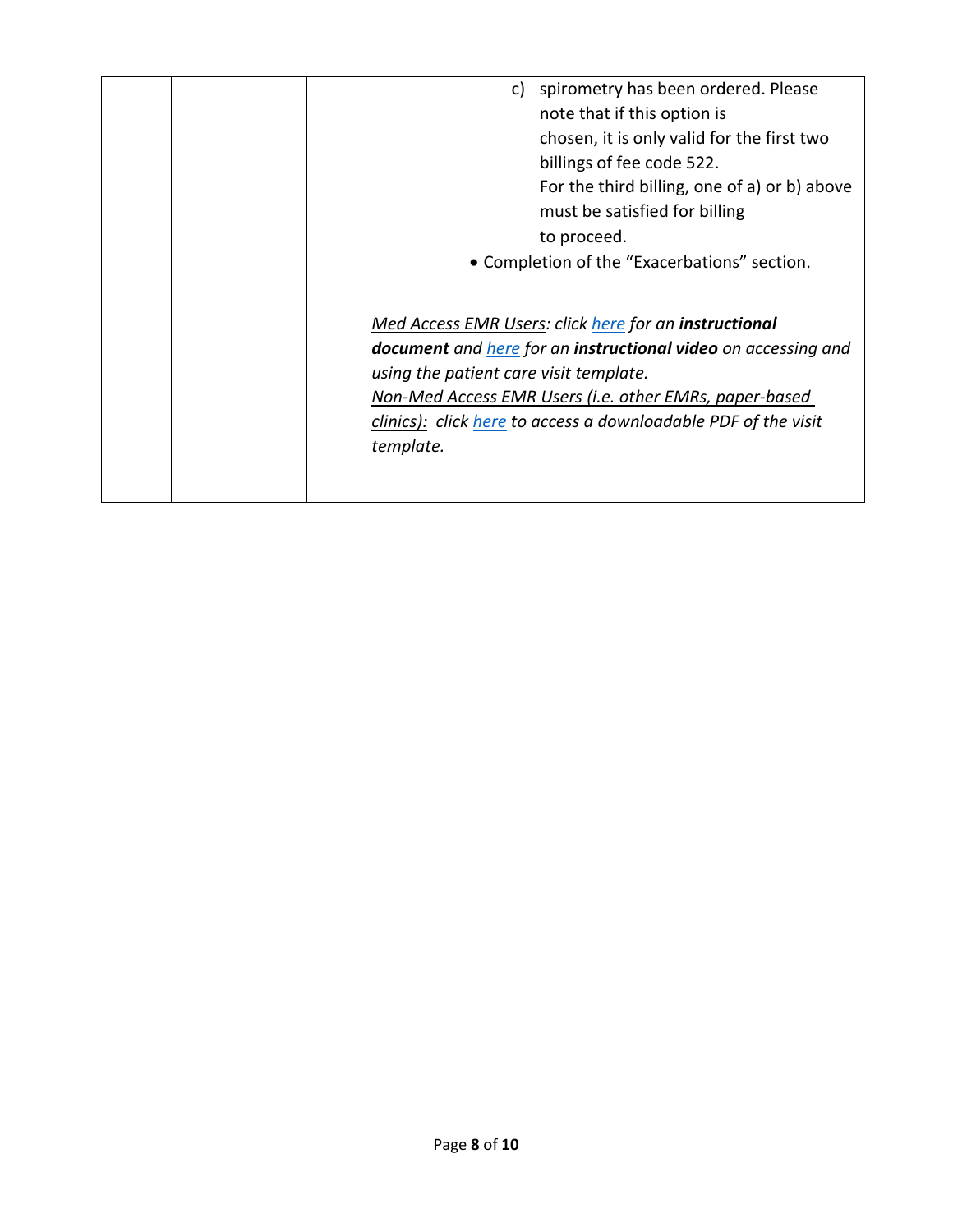## **HELPFUL HINTS**

#### *Helpful Hint #1:*

Diagnostic codes are still encouraged with the use of billing codes!

## **HELPFUL HINTS: MED ACCESS EMR USERS**

#### *Helpful Hint #1:*

The easiest and most efficient way to generate a billing code for a shared conference or a patient care telephone call is to enter each as a NEW VISIT.

#### *Helpful Hint #2:*

As Fee Code 520 and 521 have time-based code conditions, it is important to document the start and end times for the Shared Care Conference AND the Patient Care Telephone call. The screen shot below highlights how to do this:

#### **Adding Start and End Time to Visit Plan**

### **Visit**

| <b>Subjective</b>                       |                                                                                                  |                                              |
|-----------------------------------------|--------------------------------------------------------------------------------------------------|----------------------------------------------|
| Concern                                 |                                                                                                  | 66                                           |
| <b>Assessment</b>                       |                                                                                                  | Bill<br>Profile<br>Allergy                   |
| <b>Diagnosis</b><br><b>Billing Item</b> | <b>60 Find Task Template</b><br>固<br>Save as Template<br>Print                                   | $\mathcal{P}$<br>æ<br>$\rightarrow$          |
|                                         | Assign<br>$\bullet$<br>Confidential                                                              | 品<br>$\mathcal{P}$                           |
| <b>Plan</b>                             | Attachments<br><b>Add Result</b><br><b>Create Bill</b>                                           | Con<br>Lab<br>Inv<br>Imm<br>Med Draw<br>$\,$ |
|                                         | <b>Set Billing Provider</b><br>Edit Plan Start/End times<br>Sign-off<br>Sign-off and Close Chart | $\,$<br>۷                                    |

Page **9** of **10** Place the cursor anywhere in the grey area of the plan section and right click the mouse to make the drop-down menu appear. Next, select 'Edit Plan Start/End times'.